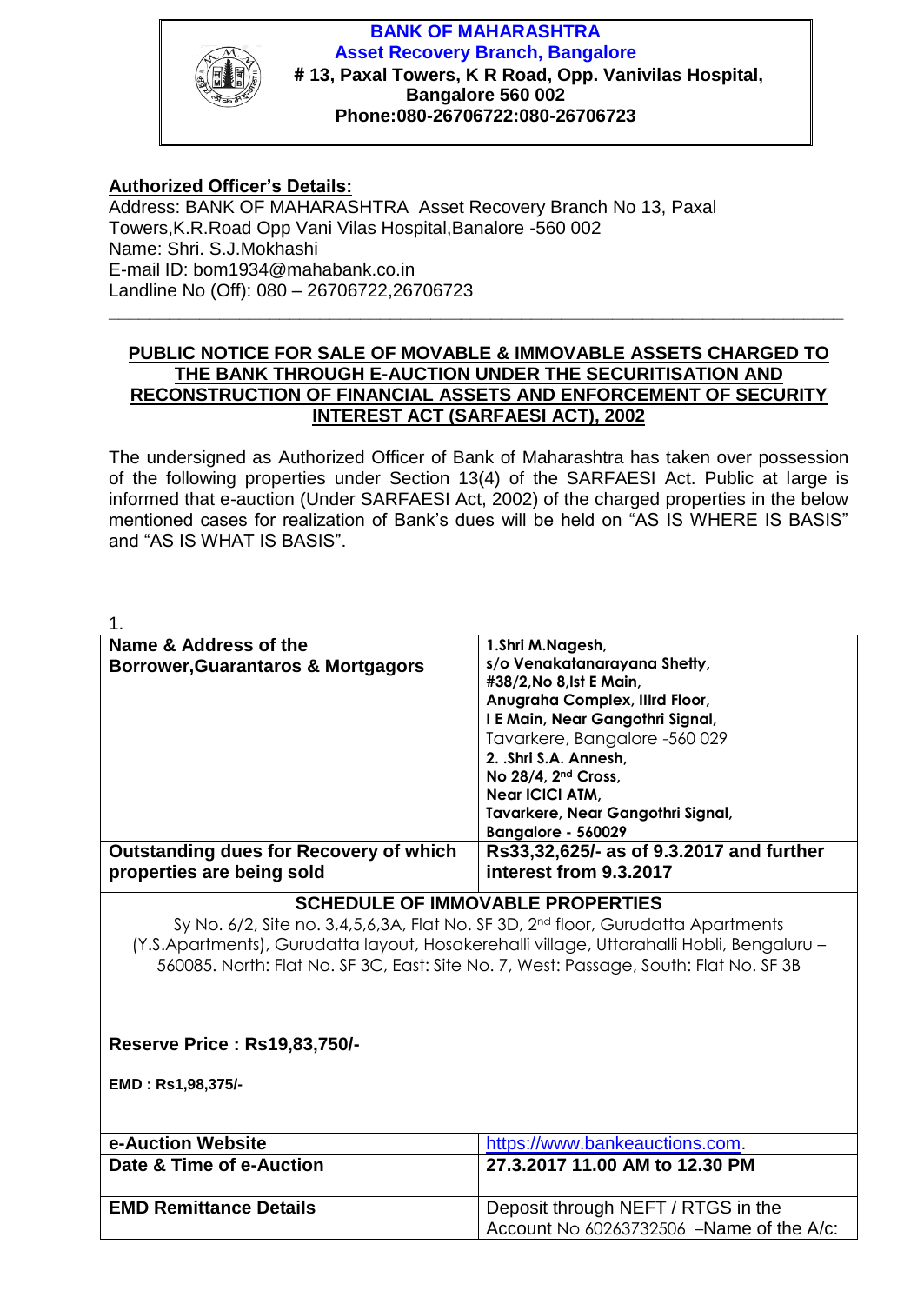|                                         | (Asset Recovery Branch Bidding Account)          |
|-----------------------------------------|--------------------------------------------------|
|                                         | with our City Market Branch Bangalore.           |
|                                         | , Name of the Beneficiary: Bank of               |
|                                         | Maharashtra A/c.- PROPERTY LOT NO. &             |
|                                         | NAME OF THE BORROWER (as the case                |
|                                         | may be) IFS Code: MAHB 0000304or by way          |
|                                         | of demand draft drawn in favour of Bank of       |
|                                         | Maharashtra - PROPERTY LOT No. &                 |
|                                         | NAME OF THE BORROWER (as the case                |
|                                         | may be), AND on any Nationalized or              |
|                                         | scheduled Bank, payable at Bangalore.            |
| <b>Bid Multiplier</b>                   | Rs.10000/-                                       |
| <b>Inspection of properties</b>         | 15.3.2017 11.00 Am Onwards                       |
| Last date for Submission of On line Bid | 20.3.2017 Upto 3.00 pm                           |
| Last date for Submission of offline bid | 24.3.2017upto 3.00 PM                            |
| application with EMD and documents (On  | at BANK OF MAHARASHTRA, Asset                    |
| line bid application etc)               | Recovery Branch, No 13, Paxal                    |
|                                         | <b>Towers, K.R. Road, Opp Vanivilas Hospital</b> |
|                                         | <b>Bangalore -2</b>                              |

## **Terms and Conditions**

- The properties are being held on "AS IS WHERE IS" and "AS IS WHAT IS BASIS" and the E-Auctions will be conducted "On Line". The auctions will be conducted through the Bank's approved service provider M/s.\_C1 India Pvt Ltd, Udyog Vihar, Phase-2, Gulf Petrochem Building, No.301, Gurgaon, Haryana-122015 at the web portal [https://www.bankeauctions.com.](https://www.bankeauctions.com/)
- Please visit <http://www.bankofmaharashtra.in/> on <http://tenders.gov.in/> and on [\\_https://www.bankeauctions.com](https://www.bankeauctions.com/) for E-Auction Tender Documents containing online eauction bid form, Declaration, General Terms and conditions of online auction sale. For details in this regard, kindly contact Mr. S.J.Mokhashi , Asst Gemeral Manager &Authorized officer,email:bom1934@mahabank.co.in ): Phono Nos 080 – 26706722,26706723
- To the best of knowledge and information of the Authorised Officers, there are no encumbrances on the properties. However, the intending bidders should make their own independent inquiries regarding the encumbrances, title of property put on auction and claims / rights / dues / affecting the property, prior to submitting their bid. The e-Auction advertisement does not constitute and will not be deemed to constitute any commitment or any representation of the bank. The property is being sold with all the existing and future encumbrances whether known or unknown to the bank. The Authorised Officer / Secured Creditor shall not be responsible in any way for any third party claims / rights / dues.
- The intending purchasers / bidders are required to deposit EMD amount either through NEFT / RTGS in the Account No*.* No 60263732506 Name of the A/c: Asset Recovery Branch Bidding Account) with our City Market Branch Bangalore , Name of the Beneficiary: Bank of Maharashtra A/c.- PROPERTY LOT NO. & NAME OF THE BORROWER (as the case may be) IFS Code MAHB 0000304\_ or by way of demand draft drawn in favour of Bank of Maharashtra – PROPERTY LOT No. & NAME OF THE BORROWER (as the case may be), AND on any Nationalized or scheduled Bank, payable at Bangalore.
- Bidders shall hold a valid email ID as all the relevant information from Bank and allotment of ID & Password by M/s.C1 India Pvt Ltd, Udyog Vihar, Phase-2, Gulf Petrochem Building, No.301, Gurgaon, Haryana-122015 may be conveyed through e-mail ONLY.
- The intending bidder should submit the evidence for EMD deposit like UR number along with Request Letter for participation in the E-auction, and self-attested copies of (i)Proof of Identification (KYC) viz. Voter ID Card / Driving License / passport etc. / Current Address -Proof for communication, (iii)PAN Card of the bidder, (iv)valid e-mail ID, (v)contact number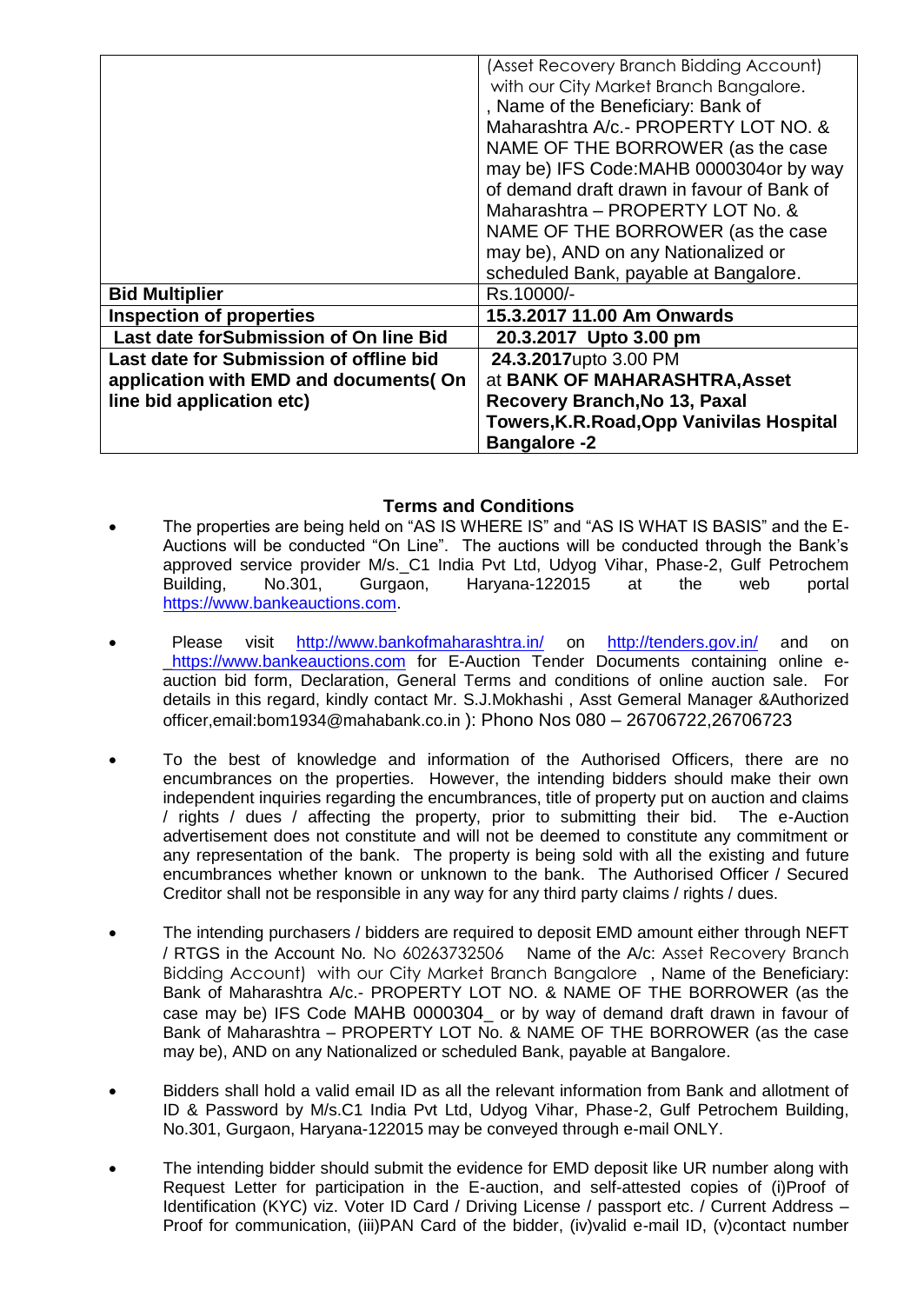(Mobile / Landline) of the bidder etc. to the Authorised Officer of Bank of Maharashtra, Asset Recovery Branch, No 13, Paxal Towers,K.R.Road, Opp Vanivilas Hospital Bangalore -2 by **24.3.2017 time 3.00 PM.** Scanned copies of the original of these documents will also be submitted to e-mail id displayed above.

- Names of the Eligible Bidders will be identified by the Bank of Maharashtra Asset Recovery Branch,Bangalore to participate in online e–auction on the portal [https://www.bankeauctions.com.](https://www.bankeauctions.com/) M/s.\_C1 India Pvt Ltd, Udyog Vihar, Phase-2, Gulf Petrochem Building, No.301, Gurgaon, Haryana-122015 will provide User ID and Password after due verification of PAN of the Eligible Bidders.
- It shall be the responsibility of the interested bidders to inspect and satisfy themselves about the property before submission of the bid.
- The Earnest Money Deposit (EMD) of the successful bidder shall be retained towards part sale consideration and the EMD of unsuccessful bidders shall be refunded. The Earnest Money Deposit shall not bear any interest. The successful bidder shall have to deposit 25% of the sale price, immediately on acceptance of bid price by the Authorised Officer and the balance of the sale price on or before 15<sup>th</sup> day of sale or within such extended period not exceeding three months as agreed upon in writing and solely at the discretion of the Authorised Officer. Default in deposit of amount by the successful bidder would entail forfeiture of the whole money already deposited and property shall be put to re-auction and the defaulting bidder shall have no claim / right in respect of property / amount.
- The prospective qualified bidders may avail online training on e-Auction from M/s.\_C1 India Pvt Ltd, Udyog Vihar, Phase-2, Gulf Petrochem Building, No.301, Gurgaon, Haryana-122015, D R Nithesha, 91-9008153492, Email Id: [karnataka@c1india.com,](mailto:karnataka@c1india.com) Helpline Mob Nos: +91- 7291981124/1125/1126 prior to the date of e-Auction. Neither the Authorised Officer nor Bank of Maharashtra, nor M/s.C1 India Pvt Ltd will be held responsible for any Internet Network problem / Power failure / any other technical lapses / failure etc. In order to ward-off such contingent situation the interest bidders are requested to ensure that they are technically well equipped with adequate power back-up etc. for successfully participating in the e-Auction.
- The bid price to be submitted shall be above the minimum Reserve Price and bidders shall improve their further offers in multiples of **Rs. 10,000/- (Ten Thousand only)**
- The purchaser shall bear the applicable stamp duties / additional stamp duty / transfer charges fee etc. and also all the statutory / non-statutory dues, taxes rates assessment charges, fees etc. owing to anybody.
- The Authorized Officer / Bank is not bound to accept the highest offer and has the absolute right to accept or reject any or all offer(s) or adjourn / postpone/cancel the e-auction or withdraw any property or portion thereof from the auction proceedings at any stage without assigning any reason there for.
- The Sale Certificate will be issued in the name of the purchaser(s) / applicant (s) only and will not be issued in any other name(s).
- The sale shall be subject to rules / conditions prescribed under the Securitization and Reconstruction of Financial Assets and Enforcement of Security Interest Act, 2002.

## **STATUTORY SALE NOTICE UNDER SARFAESI ACT, 2002**

The borrower / guarantors are hereby notified to pay the sum as mentioned above along with upto dated interest and ancillary expenses before the date of auction, failing which the property will be auctioned / sold and balance dues if any will be recovered with interest and cost.